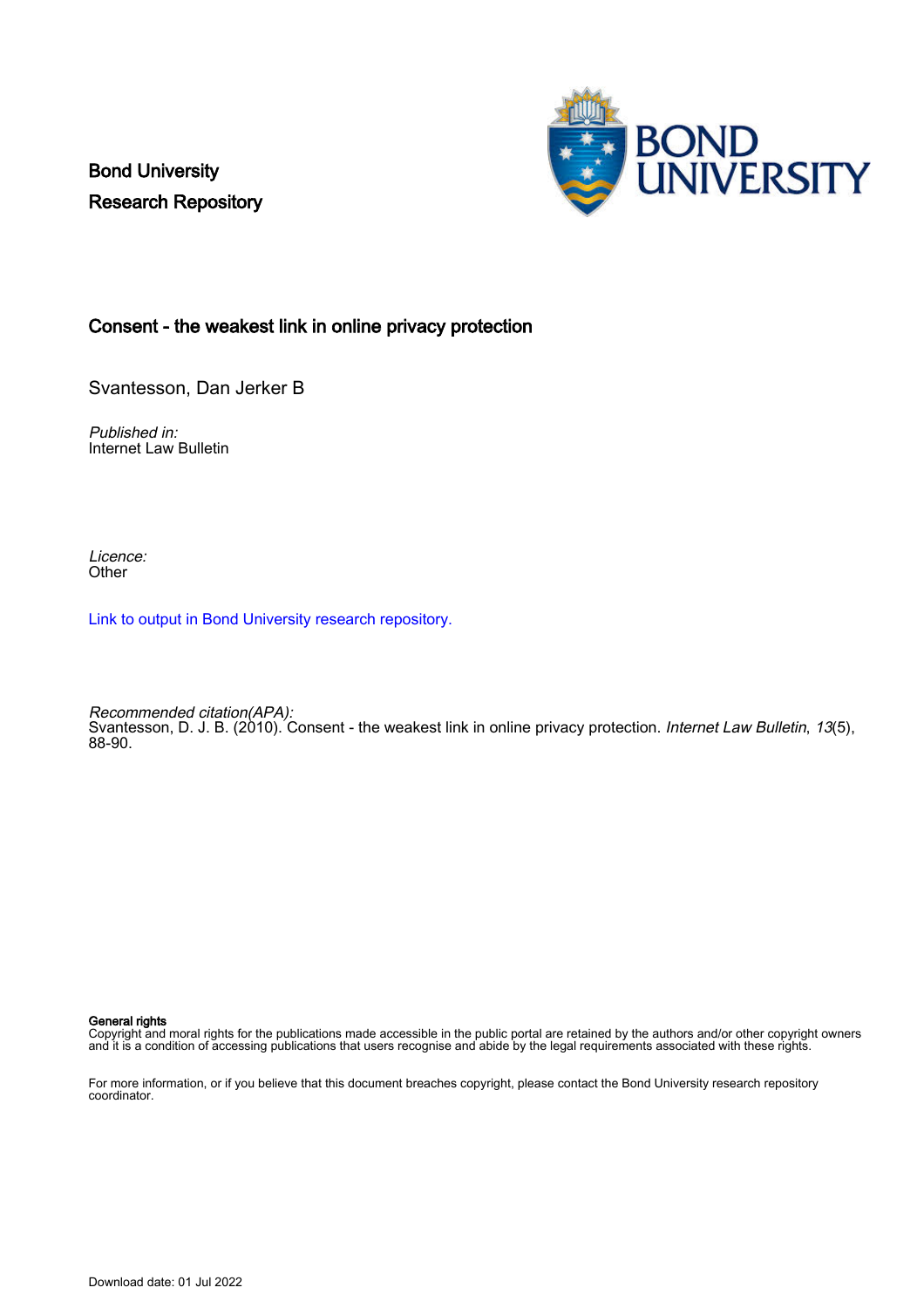

# Consent  $-$  the weakest link in online privacy protection<sup>1</sup>

### Dr Dan Jerker B. Svantesson BOND UNIVERSITY

Internet Law

Having carried out an assessment of the major weaknesses Australia's law contain in relation to the protection of e-consumers,<sup>2</sup> it has become clear to the author that consent is a crucially important weak spot with far-reaching implications. While it affects a range of areas, the focus here is placed on its impact within privacy law.

#### **Introduction**

The relevance of the concept of consent is typically such that consent works like a miracle cure for any alleged privacy violation. If a data controller has obtained the data subjects' consent, it may, for example, use and/or disclose personal data it otherwise would not be entitled to use and/or disclose.<sup>3</sup> Further, it may transfer personal data to a third country where such a transfer would not otherwise be allowed.<sup>4</sup>

Despite its central position in Australian privacy law, legitimate questions have been raised for years regarding the appropriateness of how consent is gained from data subjects.

Focusing on Australian privacy law, this article argues that the current approach taken to consent is unworkable, and that the problems with the concept of consent are amplified in the Internet context. It then proposes an alternative.

#### **What is consent?**

There is extensive literature on the concept of consent. This is hardly surprising bearing in mind its central position in several areas of law, including medical law, criminal law and privacy law.

For our purposes here, it suffices to refer to how the concept of consent is applied within Australia's Privacy Act 1988 (Cth). While the Act itself merely makes clear that the concept includes both express and implied consent, Guidelines issued by the Office of the Federal Privacy Commissioner provide more information:

Consent means voluntary agreement to some act, practice or purpose. It has two elements: knowledge of the matter agreed to, and voluntary agreement. Consent can be express or implied. Express consent is given explicitly, either orally or in writing. Implied consent arises where consent may reasonably be inferred in the circumstances from the conduct of the individual and the organisation. Consent is invalid if there is extreme pressure or coercion.

#### **The problems**

Looking at the concept of consent from a regulator's or a privacy advocate's perspective, the problem is that consent can easily be obtained and works like a magic cure for even the most serious privacy violation. In other words, consent — while virtually meaningless as a procedural protective function — thwarts the protection afforded by substantive privacy law.

Looked at from the perspective of a business operator, the problem with consent is that it may be costly to obtain and difficult to keep track of, leading to additional operational costs.

Combining these two observations, the author concludes that the consent framework found in privacy regulations around the world is costly for business and has the effect of negating the positive effect of substantive privacy laws.

#### **The possible solutions**

The most obvious solution would be to re-define the meaning of consent to something more appropriate. At a minimum any such definition should specify that valid consent in the privacy setting must be:

- 1. Sufficiently informed;
- 2. Clearly identifiable;
- 3. Given freely; and
- 4. Retractable and preferably variable.

The second and the fourth of these requirements are relatively easily dealt with. Consent must be identifiable in the sense that the data controller must be able to point to some particular express or implied indication of consent. The main problem with this arises where the data subject is made to consent to a diverse range of matters as a package, rather than given the chance to consent to some things but not others. Further, consent must be retractable so as to give the data subject the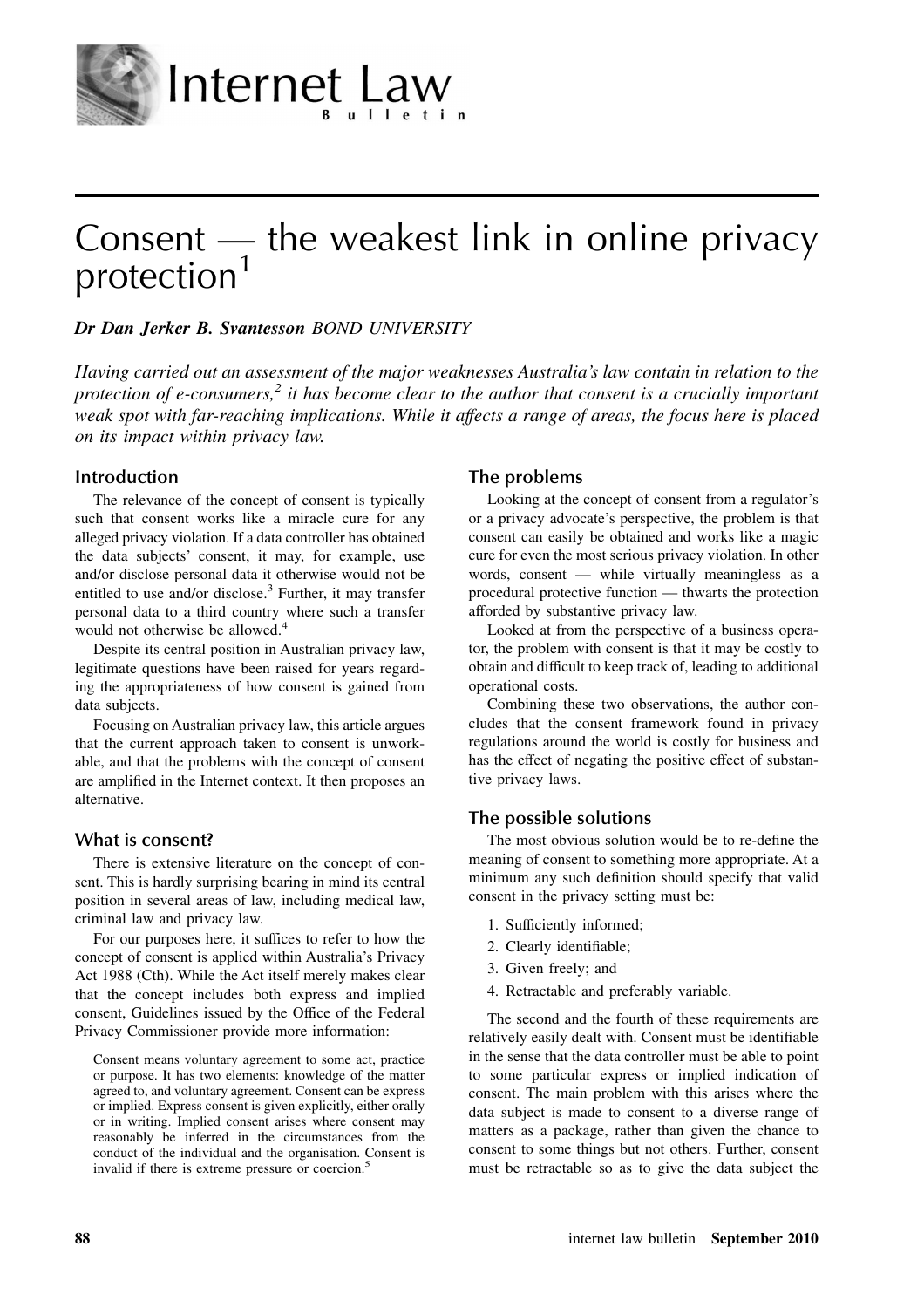# Internet Law

chance to change her/his mind (obviously such a change of mind may come with consequences such as the data controller ceasing to provide a particular service as long as such matters are specified at the outset).

The application of the first and the third requirements present greater challenges. Assessing exactly what is required for consent to be sufficiently informed will never be an easy task; particularly as it varies depending on what the consent relates to. However, the author suggests that, for consent to be sufficiently informed to be valid, the data subject must, for example, be informed of:

- details about what they are consenting to such as to whom the data may be transferred and under which circumstances such a transfer may take place, the purposes for which the data will be used, and in the case of cross-border data transfers, the country or countries which are the destination(s) of the transfer; and
- generally what are the likely implications of consenting to the use, disclosure and/or transfer.

Also, assessing whether consent was given freely may be difficult in some cases as many instances of a data subject consenting to a particular type of data processing involve the data subject being presented with a "take it or leave it" style choice.

Taking account of the difficulties associated with ensuring that consent is sufficiently informed, clearly identifiable and given freely, and bearing in mind the operational costs associated with collecting and tracking consent, it may be that an alternative must be sought.

One such alternative would be to steer away completely from a consent-focused regulation to a regulatory model with a clearer and firmer definition of what type of data processing is allowed and what type of data processing is not allowed. In other words, as long as the regulation is sufficiently protective of the data subjects' needs, there would be no need for the data subject to consent to the processing. The problem with this approach is obvious; to avoid completely stifling creative data processing practices, such a regulatory model would need to either predict the future or be drafted in such general terms that it could not possibly provide the guidance needed.

A more suitable approach would be for privacy advocates, and more importantly, regulators such as the various data protection authorities, to make better use of existing abuse regulation found in general consumer protection law to assess whether the consent given in a particular instance should be accepted. That way, we can keep the consent-focused regulatory model of today, but ensure that it is applied in a more meaningful manner.

Like the laws of many other jurisdictions, Australian law contains a range of consumer protection provisions that could either be applied directly to assessing whether the consent given in a particular instance should be binding upon the data subject or not. For example, s 51AB of the Trade Practices Act 1974 (Cth) states, in its first sub-section, that: "A corporation shall not, in trade or commerce, in connection with the supply or possible supply of goods or services to a person, engage in conduct that is, in all the circumstances, unconscionable".

This provision could be used to address those instances where the data subjects consent was not given freely, or was not sufficiently informed. After all, in such situations, it would be unconscionable for the data controller to rely on the consent given.

While this provision has its limitations, the absolute majority of instances in which a data subject consents to data processing involve the data controller supplying goods or services to the data subject. Further, as the reference to "corporations" is not restricted by the enormously wide exemptions placed on the application of the Privacy Act (eg that Act excludes small businesses) this provision can be used where the Privacy Act does not even apply.

Another example of general consumer protection legislation that may prove useful in providing guidance on the issue of what constitutes valid consent is found in the Trade Practices Act's regulation of unfair contracts provisions. Inspired by the European Union's useful Council Directive 93/13/EEC of 5 April 1993 on unfair terms in consumer contracts, Australia has finally introduced similar provisions dealing with unfair contracts.

This recent amendment to the Trade Practices Act 1974 (Cth) makes clear that, where an individual acquires goods or services predominantly for personal, domestic or household use or consumption, clauses of a standard form contract are void if they are unfair.<sup>6</sup>

In assessing whether or not such clauses are unfair, attention is given to matters such as the extent to which the term is transparent.<sup>7</sup> Further, a term is unfair if:

- (a) it would cause a significant imbalance in the parties' rights and obligations arising under the contract; and
- (b) it is not reasonably necessary in order to protect the legitimate interests of the party who would be advantaged by the term; and
- (c) it would cause detriment (whether financial or otherwise) to a party if it were to be applied or relied on.<sup>8</sup>

Overly broad contractual provisions allowing the data controller to, for example, use or disclose the data in unspecific manners would certainly seem to fit squarely within this provision.